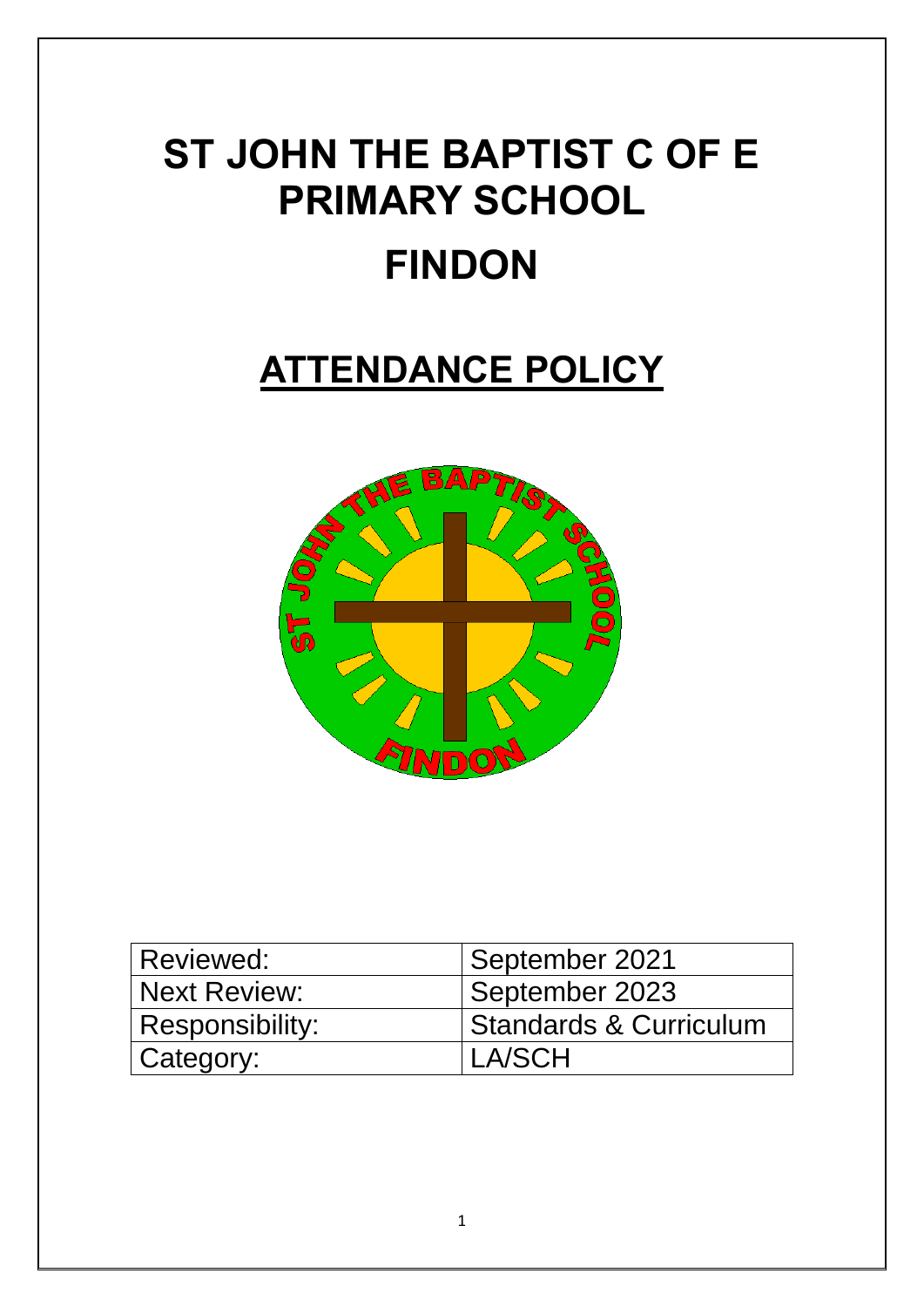A child who is not at school is missing out on part of his or her education. Likewise, a child who is late for school is missing out on a very important part of the school day, including setting out the context for the work for the day.

Our aim is for the highest level of attendance possible and for all absences to be explained with acceptable reasons. Alongside this we want to have all our children in class ready to start the day promptly.

## **The Government says:**

- **There is a legal responsibility for you to send your child to school every day.**
- **Your child should be in school for at least 95% of all sessions.**
- **School is in session for 190 days a year leaving parents a further 175 days a year in which to have days out together and take a holiday.**

# 1. **Key Principles**

It is vital that parents and schools work together. We follow the West Sussex guidance which sets out the following principles:

- All registered pupils should attend school regularly and punctually.
- All children, irrespective of individual circumstances, should have an equal opportunity to attend school regularly.
- The school and the Local Authority, together with any external agencies, will work together with the parents or carers for the best interest of pupils.
- The school's expectations of regular attendance will be made clear from the outset.
- Where necessary, intervention and enforcement measures will be taken, especially with regard to unauthorised absences and lateness.

Parents should ensure that their children are properly dressed, and have all the things they need and are in a condition fit to learn.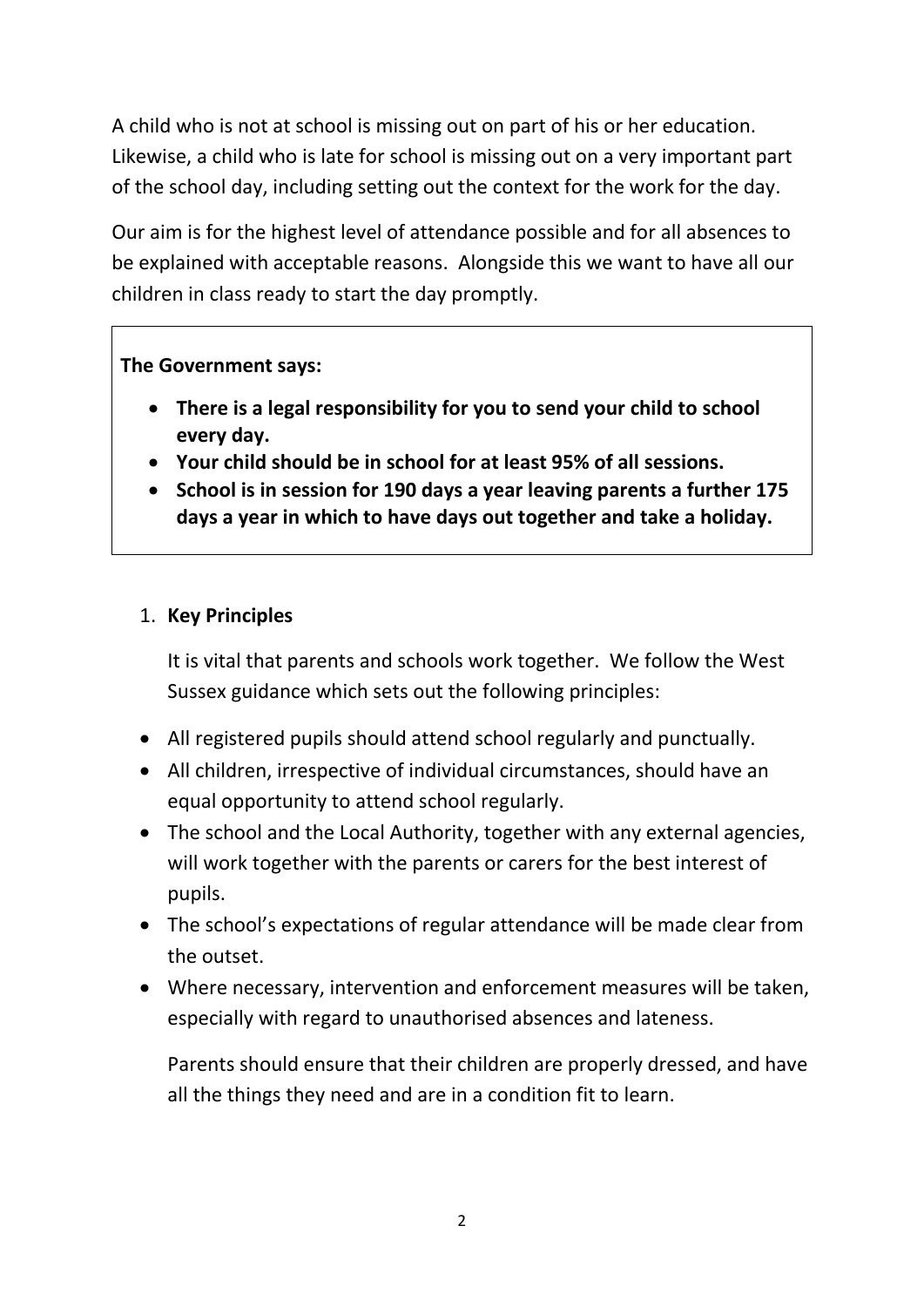# 2. **Aims**

- To help parents/carers understand the need for their children to attend school regularly and punctually.
- To encourage good habits in attendance from the first day of school.
- Ensure that parents/carers and staff are fully aware of the need to keep accurate records of attendance and the necessary procedures.
- To minimise the number of absences and late arrivals.

# 3. **Records of Attendance**

Children's attendance details are recorded in registers at the beginning of morning and afternoon sessions of each school day.

The school office collates information about absences, taking phone calls and emails from parents. The school office will telephone parent/carer by 9.30 am if a child is absent from school without a reason being given. These are recorded in the registers and session absence reports are produced from the school database. The school is registered with the Data Protection Register as a data user under the 1984 Data Protection Act.

If there is a concern about a child's attendance, the Head teacher will notify parents/carers.

Patterns of absence or lateness or other concerns are shared with the Education Welfare Officer who regularly visits the school to check attendance records and discuss any problems. The Education Welfare Officer is available to support parents who may be having difficulties in ensuring that their children attend school regularly and where necessary legal action may be taken in discussion with the Pupil Entitlement Team.

Certificates are awarded to children who achieve 100% attendance each term.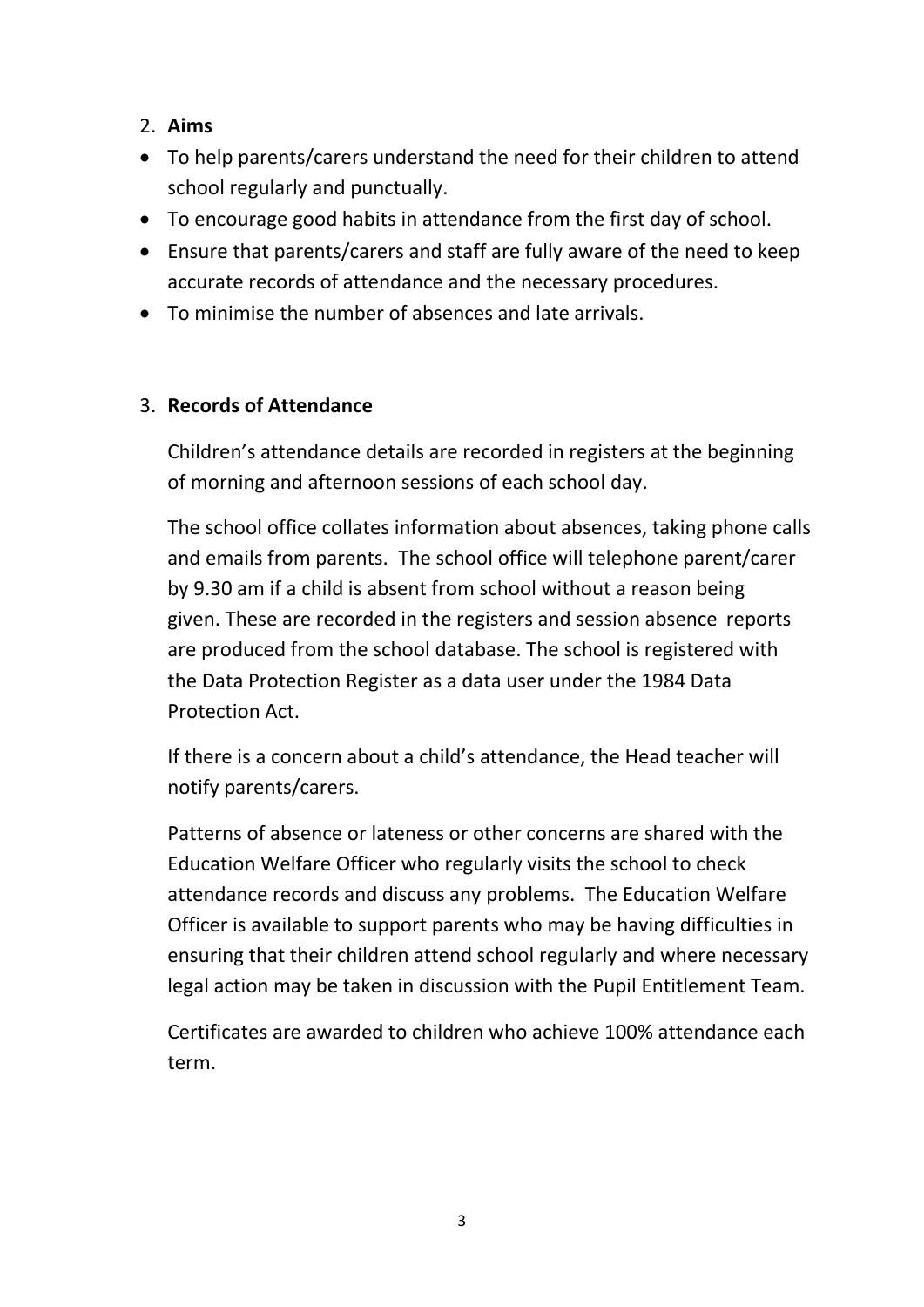#### 4. **Lateness**

The school would be pleased to discuss with parents any issues around lateness as required. Lateness is discouraged and persistent lateness is unacceptable.

If a child arrives late and miss registration they must be signed in at the school office. Due to Covid-19 we are currently using staggered starts, therefore' late' will be recorded 10 minutes after the child's allocated start time. However, due to these usual circumstances we would apply this rule flexibly, within reason.

## 5. **Absence**

All absences are registered as authorised or unauthorised. Examples of authorised absences include:

- Genuine illness: If the school is satisfied that a pupil is absent as a result of illness the absence is treated as authorised. Children who experience long term absences are supported both during and after their absence through direct contact with the parents/carers. The school reserves the right to ask for medical clarification if a child's absences are above the amount expected for a usually healthy child.
- Covid-19 related circumstances as follows:
	- (a) Pupils who are required to self-isolate as they, or a member of their household, has symptoms or confirmed COVID.
	- (b) Pupils who are required to self-isolate because they are a close contact of someone who has symptoms or confirmed COVID-19.
	- (c) Pupils who are required by legislation to self-isolate as part of a period of quarantine.
	- (d) Pupils who are clinically extremely vulnerable in any future local lockdown scenario only.
- Medical or dental appointments: Pupils' absence for medical or dental appointments may also be authorised, although where possible, parents should try to make appointments out of school time. If a pupil has an appointment during school time, then the school should be warned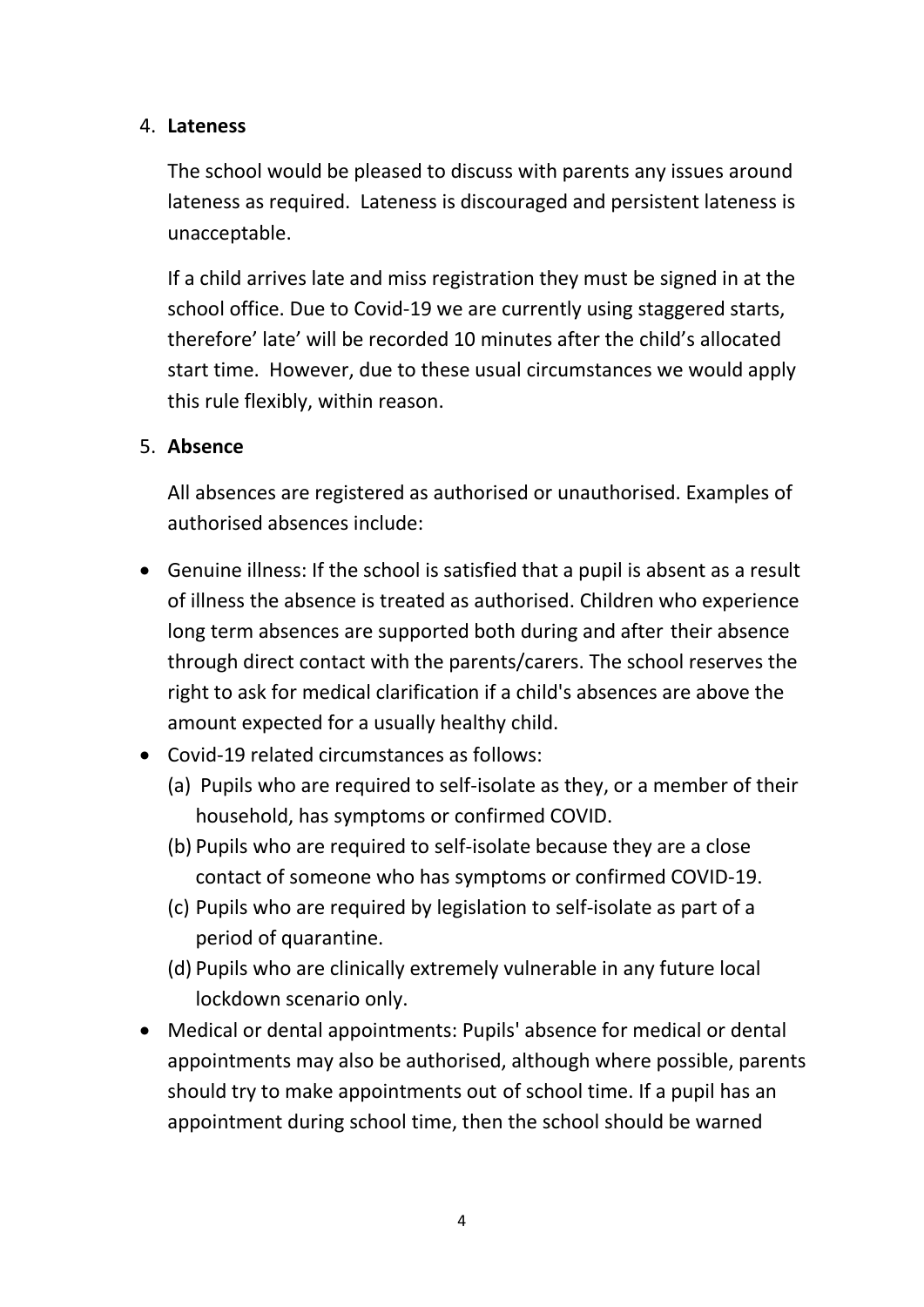beforehand and the parent must report to the office to sign their child in or out of school.

- Religious observance: Parents should give advance warning of absence if it is necessary for their child to take part in a day of religious observance.
- Education off-site e.g. an educational visit arranged by the school.
- Extreme family emergencies e.g. bereavement. Only the school, within the context of the law, can approve absence, not parents. The school does not have to accept the parents' offered explanation as a valid reason for absence. If there are doubts about the reason offered, the reason given for an absence is not acceptable or if no reason is given, then the absence is treated as unauthorised.
- If children leave school during the school day for any reason, they must be signed out by the school office.
- 6. **Other Absences**
- Special occasions: Parents should notify the school if they wish their child to be absent because of a special occasion such as a family wedding. The school will consider each request on an individual basis. Absence for a birthday or a family dayout would however be considered as unauthorised. However, parents are asked to be honest with the school about such an absence.
- Family Holidays: Term time holidays are not permitted unless there are genuine mitigating circumstances and the school is convinced of the validity of these. Parents should endeavour to book holidays out of term time.
- No absences are authorised at the start of the academic year (September).

 No absences are authorised throughout the National Curriculum assessment period for Year 2 and Year 6 during May and for Year 1 during June.

## 7. **Requesting Absence from School**

 Parents are asked to complete a 'Request for Absence from Learning in School Time' form, available from the school office.